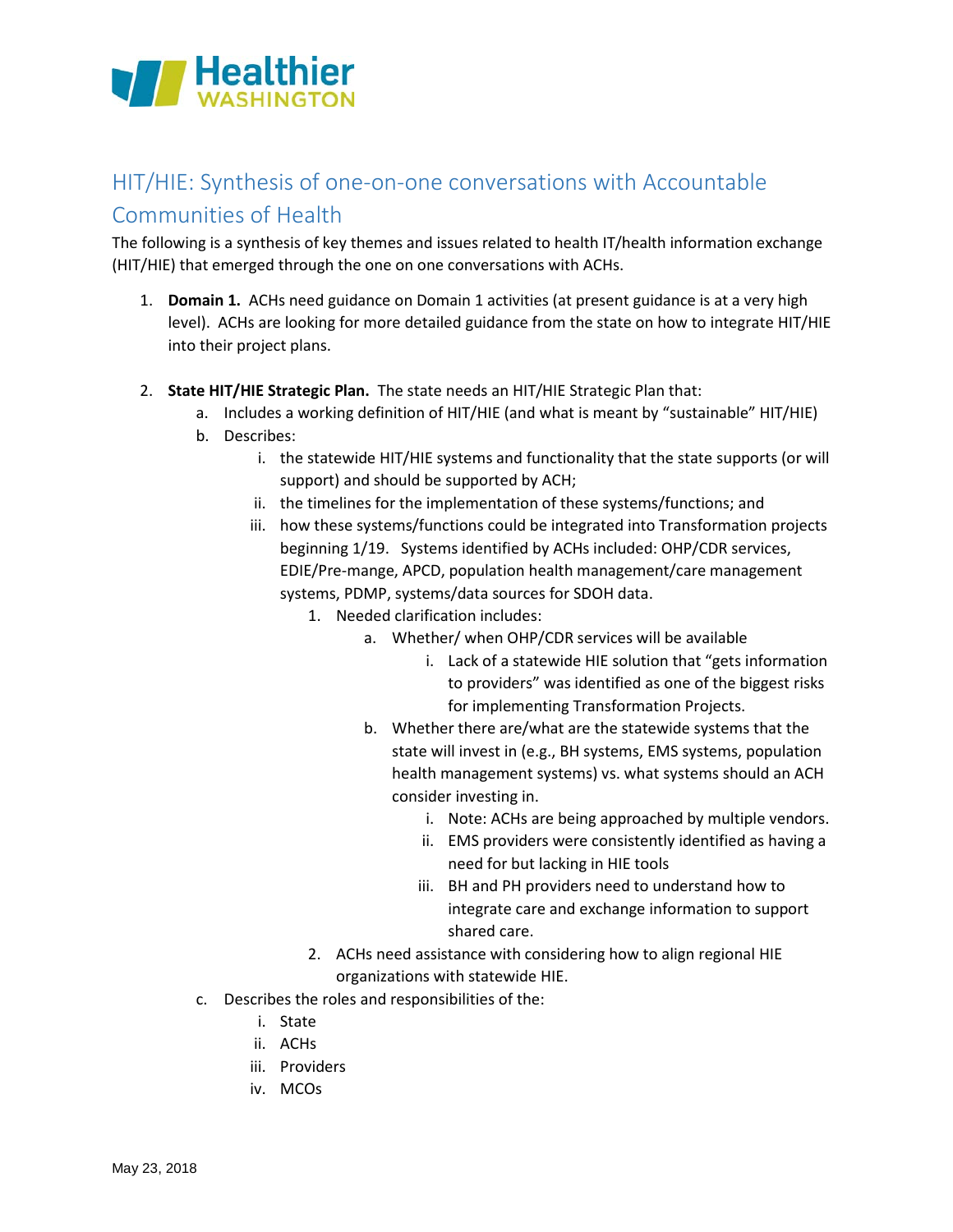- d. Describes the Data Governance, legal agreements, and privacy/security requirements related to information sharing (particularly for persons with SUD)
- e. Provides illustrative examples of how HIT/HIE systems and functions can integrate into use cases/project area. For example:
	- i. ACH have identified the following HIT/HIE needs of providers in their communities:
		- 1. provider look-up
		- 2. provider empanelment
		- 3. shared care plans
		- 4. transitions and referrals in care
		- 5. Risk stratification tools

There are a variety of activities underway by providers within and across ACHs that need to be aligned

- f. Includes a communication strategy for communicating this information with ACHs and providers
- 3. **ACH Assessments and Strategic Planning.** ACHs have undertaken multiple assessments of providers' HIT/HIE capabilities needs. Respondents to the assessments include: physical health, behavioral health, and social service providers. In some instances, ACHs are undertaking additional assessments (e.g., assessments of social service providers). One ACH requested assistance in framing assessment questions in the context of their project priorities. ACHs are in the process of developing their strategic plans which have been/will be informed by the results of assessments.

Common themes that have emerged from assessments are:

- a. There are interoperability challenges across numerous EHR and other HIT/HIE systems/platforms
- b. Consideration is needed about what SDOH data is needed from Community based organizations (CBOs) and what information is needed by CBOs.
- c. ACHs would like their providers to have a single statewide population health management and care management tool/platform
	- i. Tribes are also exploring population health management and care management tools/platforms
- d. Providers need assistance in acquiring/using HIT/HIE tools
- e. EMS providers need the ability to exchange information
- f. Providers are burdened by double data entry and reporting of multiple quality measures
- g. Use of telehealth is limited by bandwidth limitations

Some ACHs are sharing services provided by OHSU in analyzing assessment results.

4. **ACH Semi-Annual Report (SAR).** ACHs requested specific guidance on how an ACH could respond to the HIT/HIE related questions in the Semi-Annual Report. ACHs suggested that HCA may wish to have additional ACH conversations following their submission of SAR.